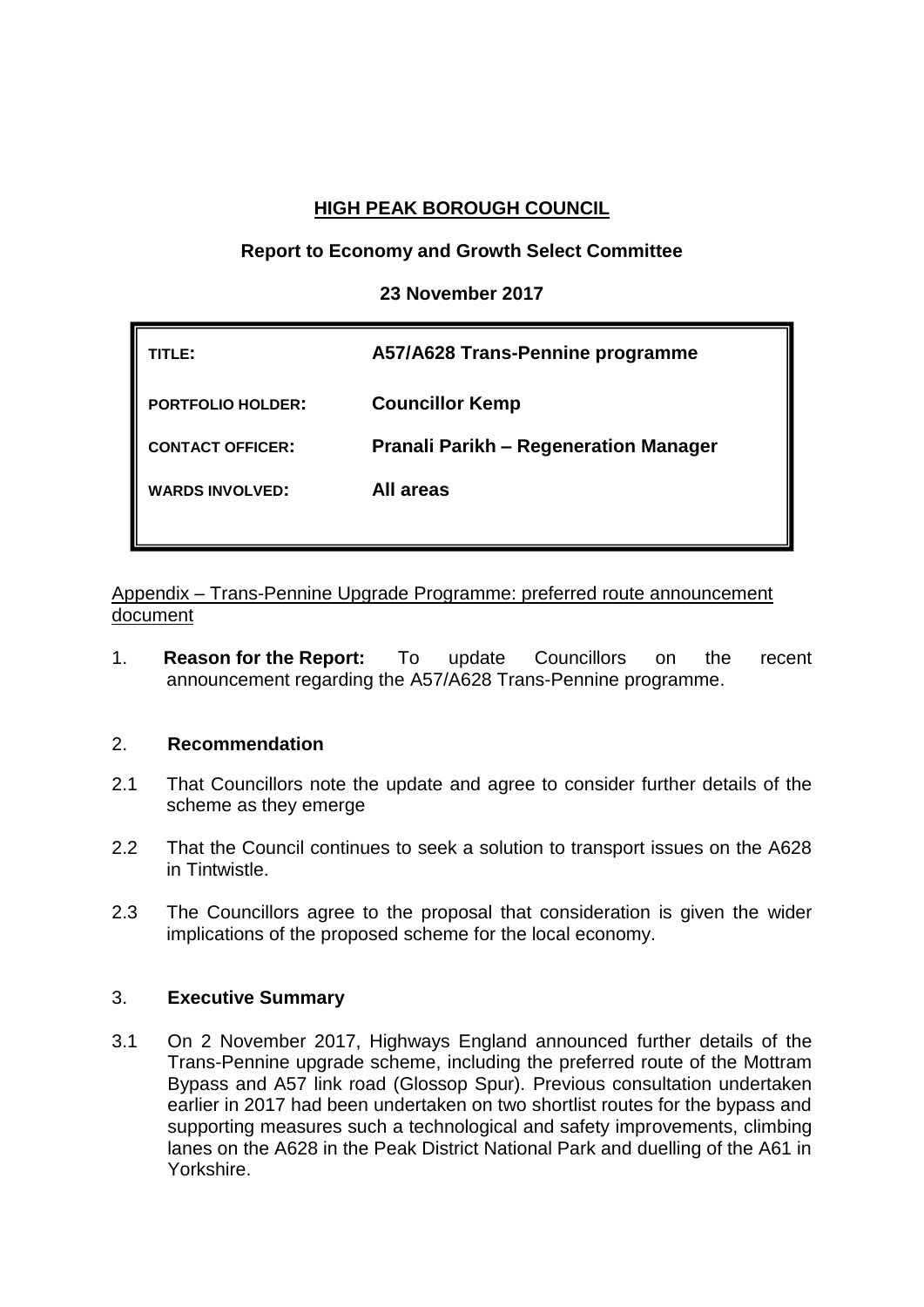- 3.2 The scheme announced includes:
	- **Confirmation that "Option A" is the preferred route for the Mottram and A57(T) to A57 Link Road** on the basis that has less of a community impact and received most support during the consultation. Both options for the scheme connect the M67 with the A57 at Brookfield. The majority of the route is within Tameside with only a proposed roundabout to the east of Glossop Brook being within High Peak
	- **Safety and technology improvements** will support the scheme. Further consideration will be given to the details including potential speed limit changes and average speed cameras.
- 3.3 The scheme will now not include:
	- The **proposed climbing lanes** in the Peak Park have been deferred
	- Proposals to **duel the A61** in Yorkshire which will also now be considered separately.
- 3.4 No further details have been provided by Highways England in respect of their commitment to consider the *"scope and viability of further improvements and extensions to the Mottram Moor Link Road that would alleviate the issues faced in Tintwistle and Hollingworth"* as identified in the Government's Road Investment Strategy (2015/16 to 2019/20).
- 3.5 Highways England will now under take detailed design of the scheme which will be classified as a "Nationally Significant Infrastructure Project" (NSIP). As such, planning approval for the scheme will be required from the Secretary as State for Development Consent Order (DCO). Further details of the statutory process and associated. timescales are given in the Appendix to this report

## 4. **How this report links to Corporate Priorities**

4.1 The scheme will have direct implications for Aims 1 3 and 4 of the Corporate Plan.

## 5. **Options and Analysis.**

- 5.1 Option 1 (recommended) the Council support the recommendations outline in Section 2. This is recommended as it will ensure that the implications and opportunities offered by the scheme are fully realised and improve the chances that a solution to issues in Tintwistle are delivered.
- 5.2 Option 2 (not recommended) the Council does not support the recommendations in Section 2. This option would not be as conducive to benefiting from the scheme or addressing issues in Tintwistle.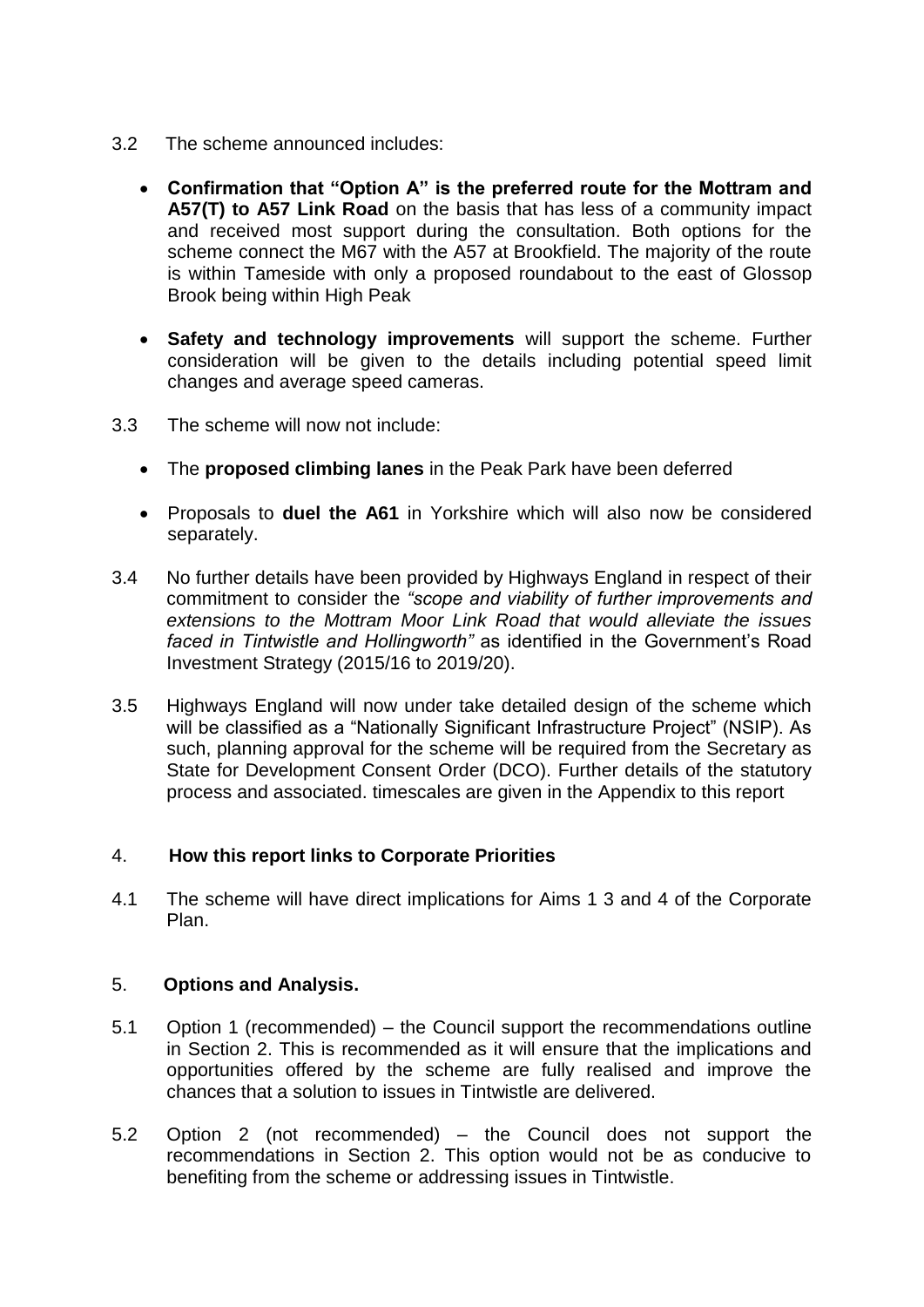## 6. **Implications**

#### 6.1 Community Safety - (Crime and Disorder Act 1998)

The scheme will have safety implications. They will be given further consideration as the detailed design is prepared.

## 6.2 Workforce

No major implications at this stage.

#### 6.3 Equality and Diversity/Equality Impact Assessment

The report has been prepared in accordance with the Council's Diversity and Equality Policies.

#### 6.4 Financial Considerations

No implications at this stage.

## 6.5 Legal

No implications at this stage.

#### 6.6 Sustainability

The scheme will have implications for sustainability that will be considered as the detailed design is prepared.

#### 6.7 Internal and External Consultation

Options for the scheme were consulted upon by Highways England in April 2017. Statutory public consultation led by Highways England is expected during Summer 2018.

#### 6.8 Risk Assessment

There is a risk that if the Council does not continue to engage with Highways England and partners during the design stage of the scheme and statutory planning process, the project may not be as beneficial to High Peak. It is recommended that this risk is mitigated through continued engagement.